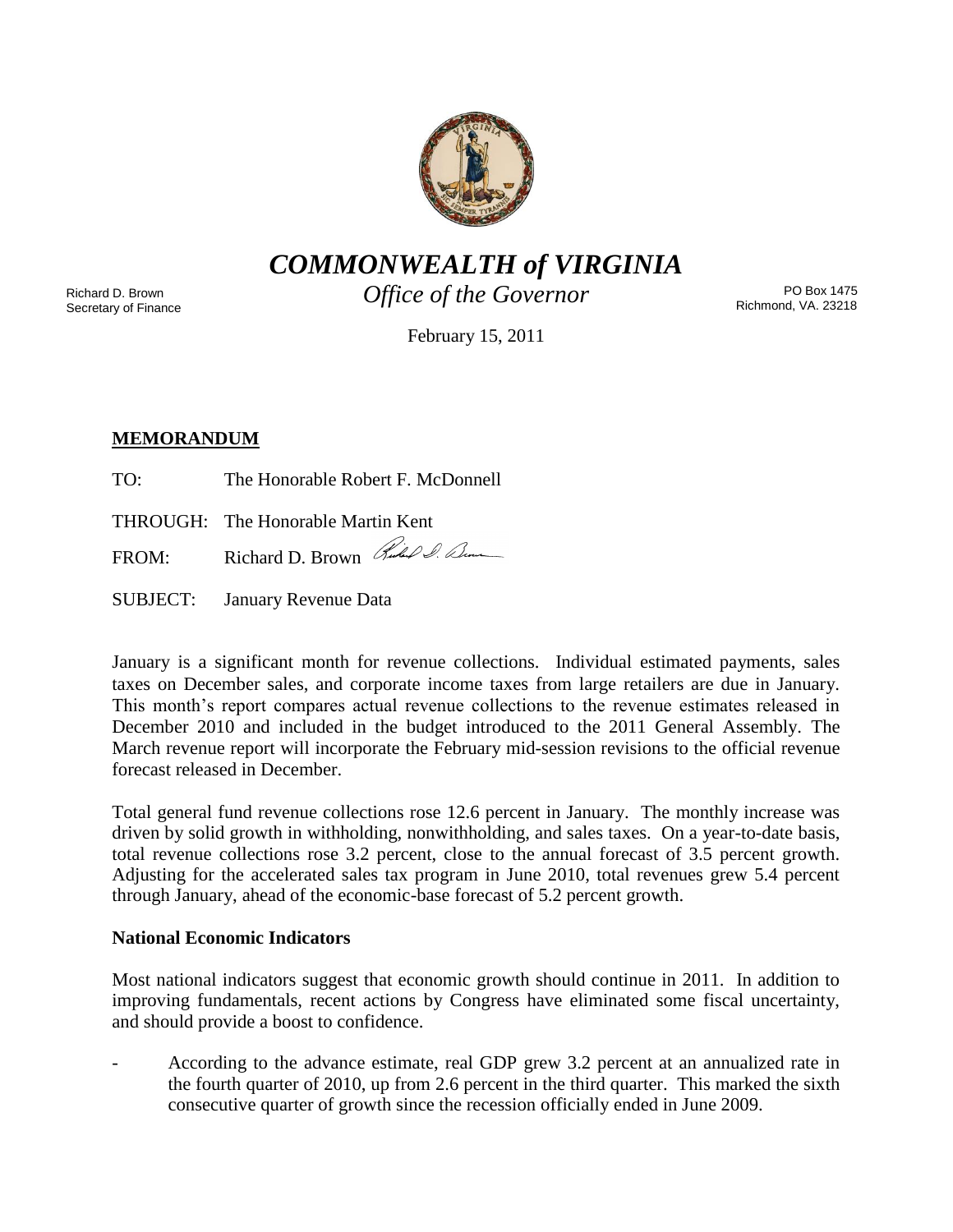- Although the labor market remains weak, modest gains have been reported in recent months. Payroll employment rose by only 36,000 jobs in January. The weak gain was due in part to the harsh winter weather affecting much of the country. January marked the fourth consecutive monthly increase and November and December were revised higher by a total of 40,000 jobs. In a separate report, the unemployment rate fell to 9.0 percent in January, as workers dropped out of the labor force.
- Initial claims for unemployment decreased by 42,000 to 415,000 during the week ending January 29, while the four-week moving average rose from 430,000 to 431,000. The initial claims data are consistent with a stagnant job market. Severe weather can also cause volatility in this indicator, although the decline is consistent with a slight improvement in the labor market.
- The Conference Board's index of leading indicators rose 1.0 percent in December, its sixth consecutive monthly increase. The gain in the index was broad-based and suggests the recovery is picking up.
- The Conference Board's index of consumer confidence rose from 53.3 to 60.6 in January, reaching its highest level since May 2010. Both the expectations and current conditions components increased in January, with the expectations component leading the gain. Although the monthly increase indicates confidence is improving, it still remains weak.
- The strength in the manufacturing sector suggests the recovery accelerated early this year. The Institute of Supply Management index rose from 58.5 to 60.8 in January, its highest level since May 2004, and its sixth consecutive monthly increase.
- The CPI increased 0.5 percent in December from the previous month. The index stands 1.5 percent above December of last year. Core inflation (excluding food and energy prices) rose 0.1 percent in December, and has increased 0.8 percent from December 2009.
- The Federal Reserve announced at its January meeting that it will keep the federal funds rate target unchanged at 0.0 to 0.25 percent. In addition, it will continue its quantitative easing policy of purchasing long-term treasury securities.

## **Virginia Economy**

In Virginia, employers added jobs for the sixth consecutive month in December. Payroll employment in the Commonwealth grew 1.0 percent in December from December of last year. Modest growth in Northern Virginia and Hampton Roads was partly offset by continuing job losses in Richmond-Petersburg. Compared with December of last year, Northern Virginia posted a gain of 0.4 percent, Hampton Roads grew 1.0 percent, and Richmond-Petersburg fell 0.9 percent. The unemployment rate fell from 6.6 percent to 6.4 percent in December, the lowest rate since April 2009, and well below the peak of 7.8 percent in February 2010.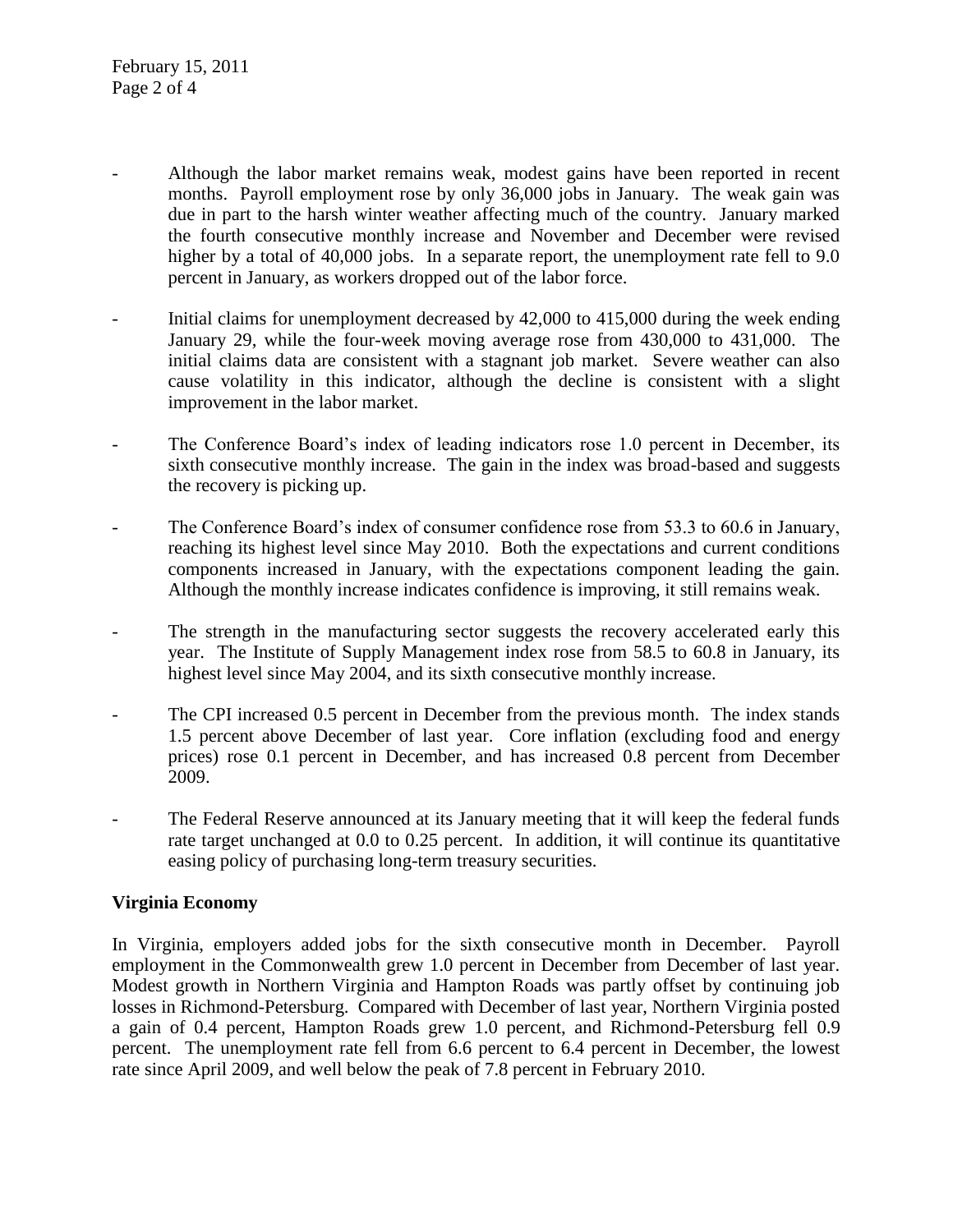February 15, 2011 Page 3 of 4

The Virginia Leading Index rose 0.3 percent in December, and has increased in nine of the last twelve months. All of the components improved in December except for building permits. The Leading Index rose in December in all eleven Virginia metro areas except Lynchburg, which showed a modest decline.

## **January Revenue Collections**

Total general fund revenue collections rose 12.6 percent in January. The monthly increase was driven by solid growth in withholding, nonwithholding, and sales taxes. On a year-to-date basis, total revenue collections rose 3.2 percent, close to the annual forecast of 3.5 percent growth.

*Net Individual Income Tax (66% of general fund revenues)*: Through January, collections of net individual income tax rose 5.7 percent from the same period last year, trailing the annual estimate of 6.5 percent growth. Performance in each component of individual income tax is as follows:

*Individual Income Tax Withholding (64% of general fund revenues)*: Collections of payroll withholding taxes grew 5.4 percent in January. This marked the ninth consecutive month of growth in this source. Year-to-date withholding collections grew 5.1 percent compared with the same period last year, ahead of the projected annual growth rate of 3.4 percent.

*Individual Income Tax Nonwithholding (14% of general fund revenues)*: Collections in this source rose 10.0 percent in January. December and January are significant months for collections in this source, and results can be distorted by the timing of payments. The fourth estimated payment for tax year 2010 was due January 15, and some of these payments were received in December, so the two months must be considered together to assess growth in this source. Receipts of estimated payments for the two-month period rose 13.2 percent from last year. Year-to-date, collections fell 0.7 percent from the same period last year, compared with the annual estimate of 10.9 percent growth.

*Individual Income Tax Refunds*: TAX issued \$83.0 million in refunds in January compared with \$88.8 million last January. The main income tax filing season will begin in February.

*Sales Tax (20% of general fund revenues)*: Collections of sales and use taxes, reflecting December sales, rose 5.7 percent in January. Taken together, collections of sales and use taxes for December and January (amnesty payments from December 2009 removed) rose 7.0 percent.

On a year-to-date basis, collections have fallen 6.2 percent. The large year-to-date decline is due to the accelerated sales tax program in fiscal year 2010, which required dealers to remit July payments in June. Adjusting for this and other policy initiatives, including amnesty and the revised dealer discount, sales tax collections have grown by 4.7 percent year-to-date, close to the economic-base forecast of a 4.8 percent increase.